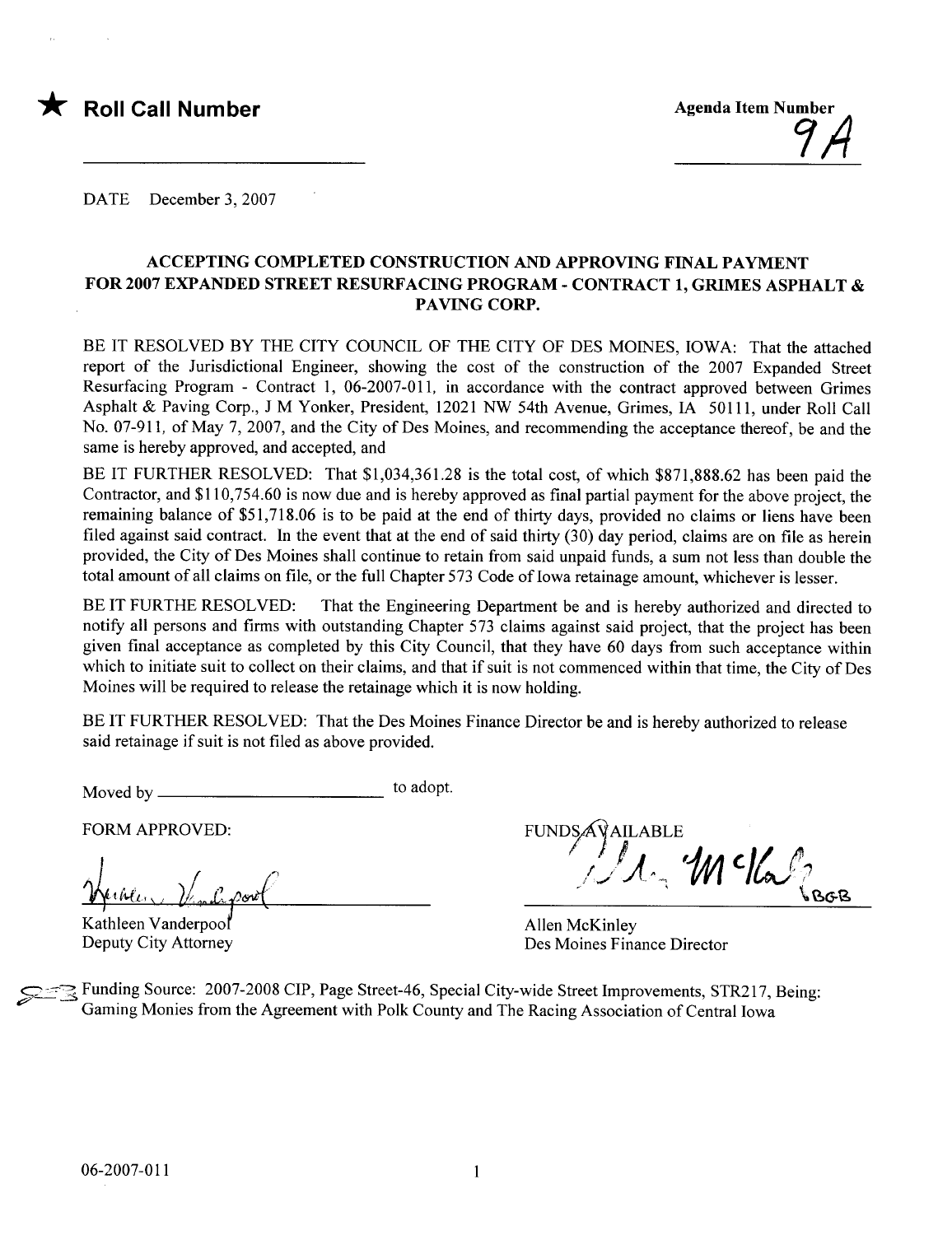$\sim$ 

Date December 3, 2007



 $\bar{\lambda}$ 

| <b>COUNCIL ACTION</b> | <b>YEAS</b> | <b>NAYS</b> | <b>PASS</b> | <b>ABSENT</b>   | <b>CERTIFICATE</b>                                                                                 |
|-----------------------|-------------|-------------|-------------|-----------------|----------------------------------------------------------------------------------------------------|
| <b>COWNIE</b>         |             |             |             |                 |                                                                                                    |
| <b>COLEMAN</b>        |             |             |             |                 | I, DIANE RAUH, City Clerk of said City hereby                                                      |
| <b>HENSLEY</b>        |             |             |             |                 | certify that at a meeting of the City Council of                                                   |
| <b>KIERNAN</b>        |             |             |             |                 | said City of Des Moines, held on the above date,<br>among other proceedings the above was adopted. |
| <b>MAHAFFEY</b>       |             |             |             |                 |                                                                                                    |
| <b>MEYER</b>          |             |             |             |                 | IN WITNESS WHEREOF, I have hereunto set my                                                         |
| <b>VLASSIS</b>        |             |             |             |                 | hand and affixed my seal the day and year first<br>above written.                                  |
| <b>TOTAL</b>          |             |             |             |                 |                                                                                                    |
| <b>MOTION CARRIED</b> |             |             |             | <b>APPROVED</b> |                                                                                                    |
|                       |             |             |             |                 |                                                                                                    |
|                       |             |             |             | Mayor           | <b>City Clerk</b>                                                                                  |
|                       |             |             |             |                 |                                                                                                    |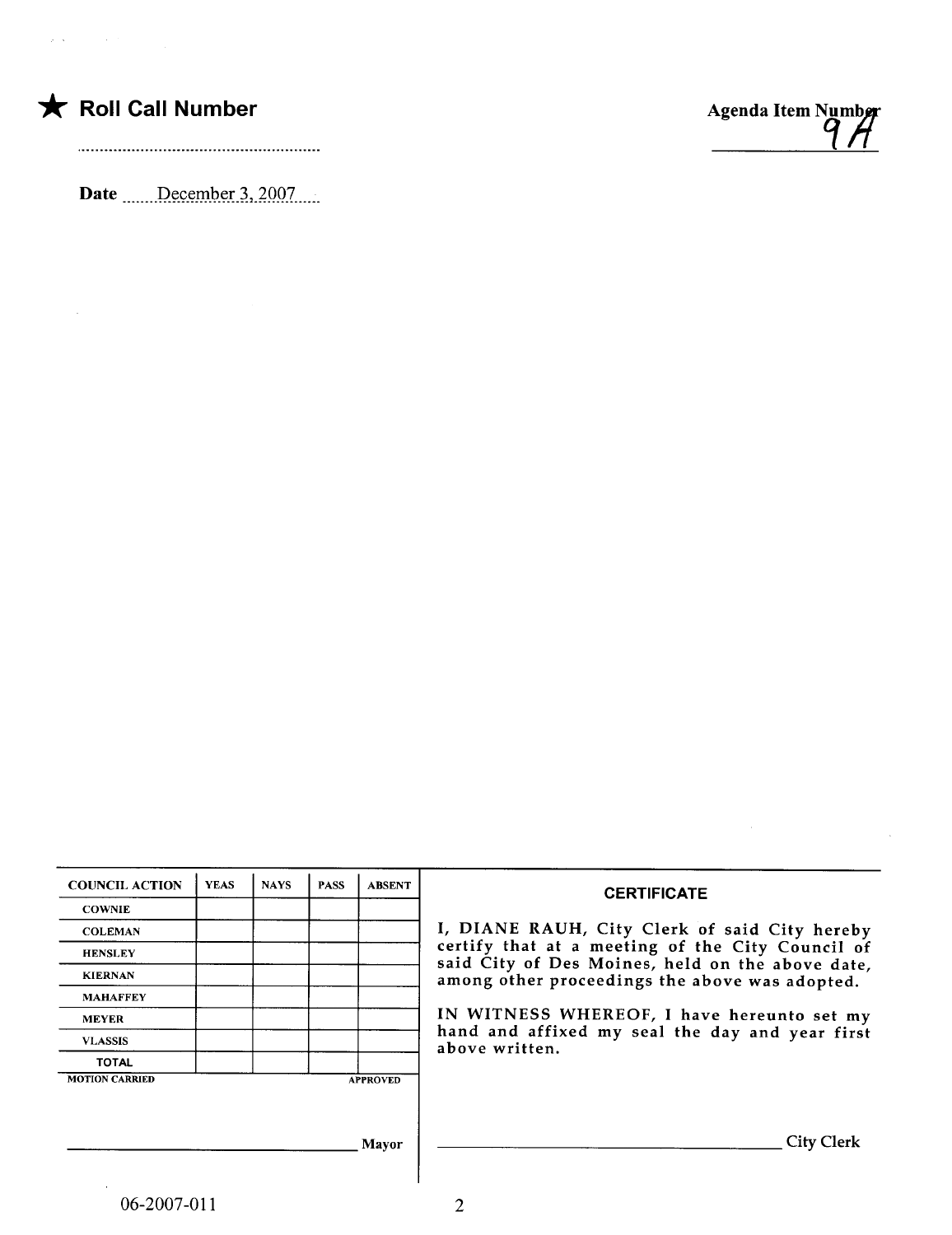

2007 EXPANDED STREET RESURFACING PROGRAM - CONTRACT 1 ACTIVITY ID 06-2007-011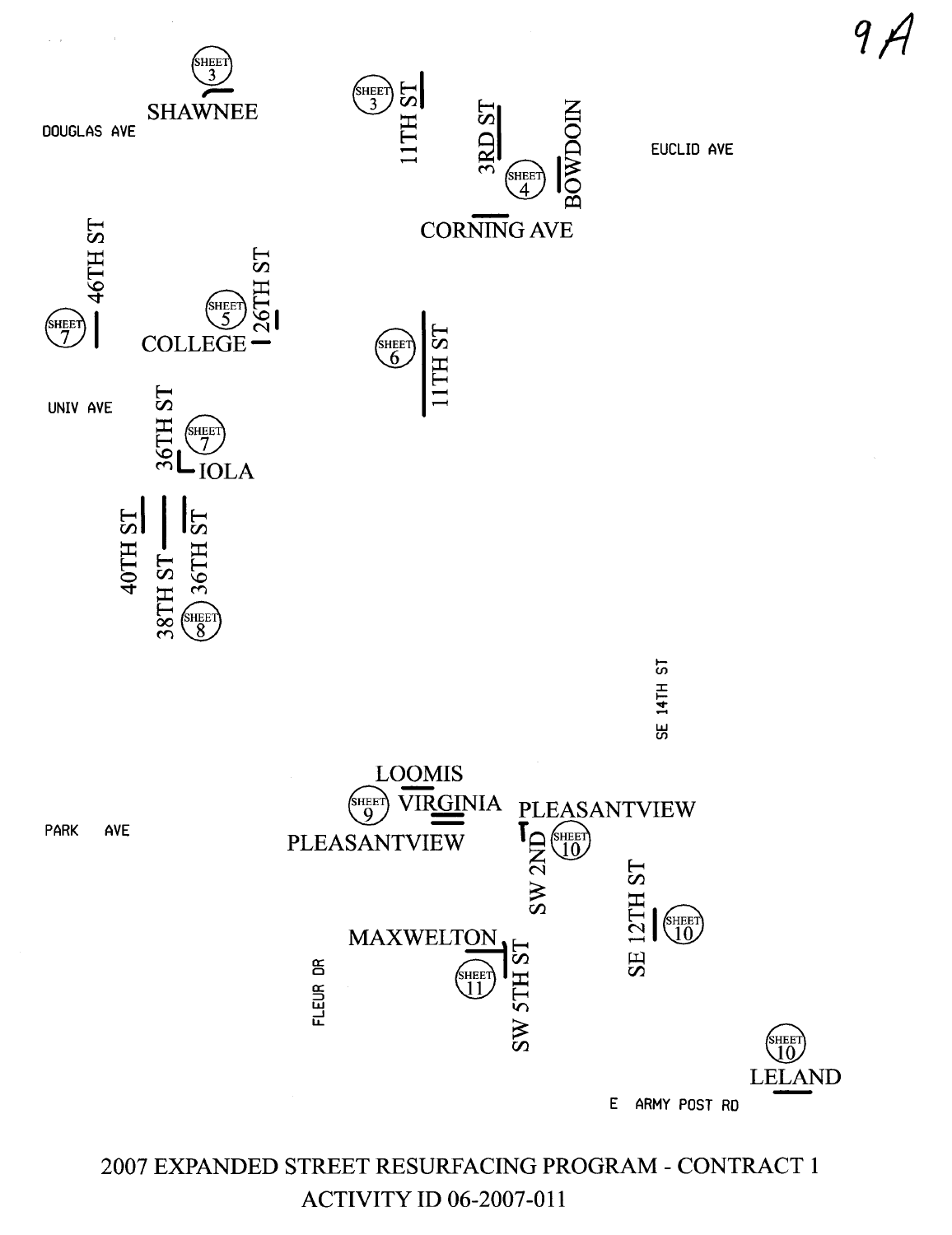# PROJECT SUMMARY

# 2007 Exp. Street Resurfacing - Cont. 1 **Activity ID 06-2007-011**

On May 7, 2007, under Roll Call No. 07-911, the City Council awarded the contract for the above improvements to Grimes Asphalt & Paving Co., in the amount of \$960,957.50 to place new asphalt surfaces on various city streets.

Tabulated below is a history of project change orders.

| Change<br>Order No. | <b>Description</b>                                                                                                                                              | <b>Initiated</b><br>$\mathbf{B}\mathbf{v}$ | Amount         |
|---------------------|-----------------------------------------------------------------------------------------------------------------------------------------------------------------|--------------------------------------------|----------------|
| 1                   | 9/14/2007<br>Increase the quantity of base repair on 38th street.                                                                                               | Engineering                                | \$18,600.00    |
| 2                   | 10/9/2007<br>Increase the asphalt thickness on 38th St. from Ingersoll<br>Ave. to Center St.                                                                    | Engineering                                | \$17,229.00    |
| 3                   | 10/31/2007<br>Increase the asphalt overlay thickness on Iola Ave. and<br>Corning Ave.                                                                           | Contractor                                 | \$19,488.00    |
| $\overline{4}$      | Adjust contract item amounts to as-built quantities. Re-<br>build MH tops. Place crushed stone and demo street.<br>Replace drive approaches and handicap ramps. | Engineering                                | \$18,086.78    |
|                     | <b>Original Contract Amount</b>                                                                                                                                 |                                            | \$960,957.50   |
|                     | <b>Total Change Orders</b>                                                                                                                                      |                                            | \$73,403.78    |
|                     | <b>Percent of Change Orders to Original Contract</b>                                                                                                            |                                            | 7.64%          |
|                     | <b>Final Contract Amount</b>                                                                                                                                    |                                            | \$1,034,361.28 |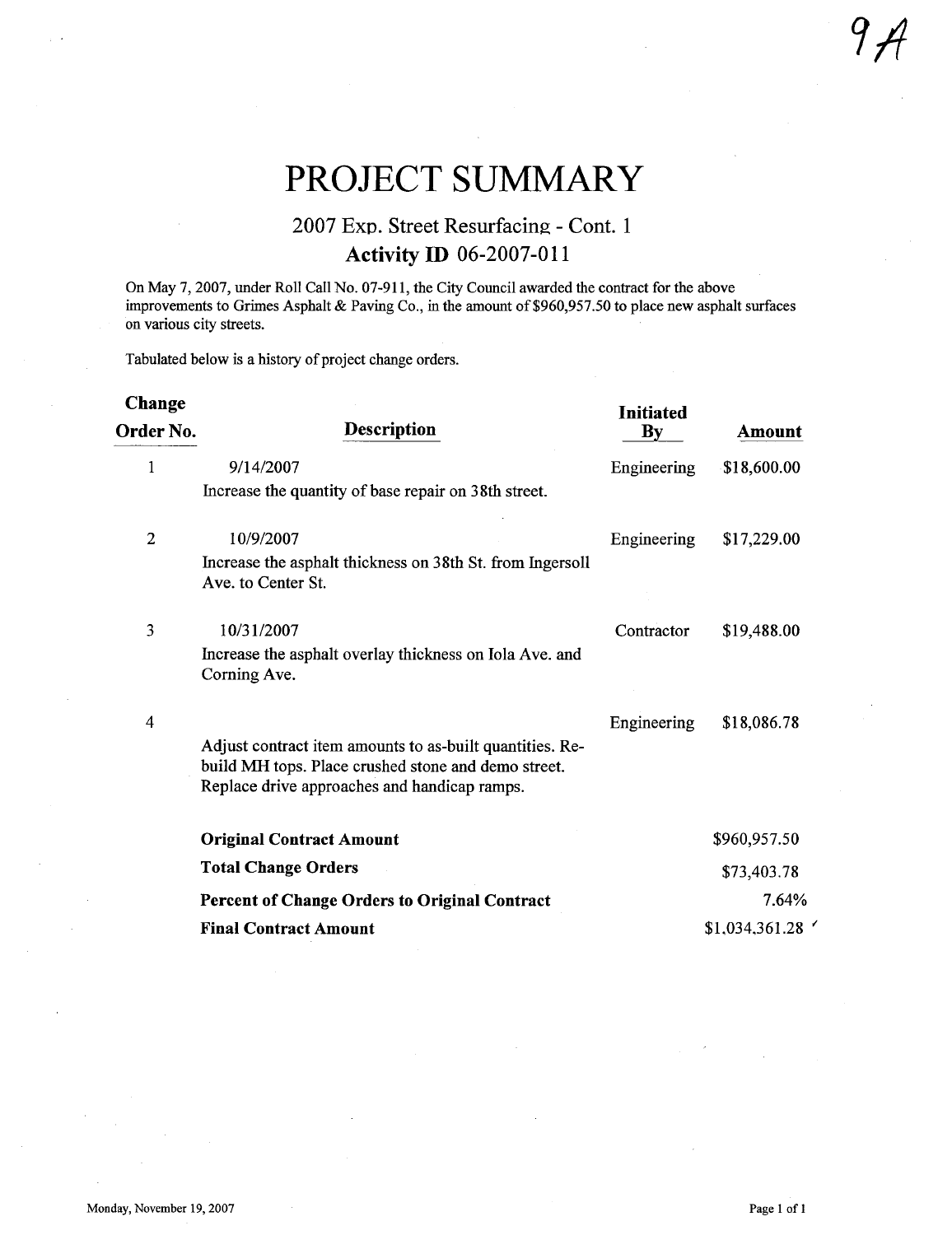December 3, 2007

# CERTIFICATION OF COMPLETION

### AGENDA HEADING:

Accepting completed construction and approving final payment for the 2007 Expanded Street Resurfacing Program - Contract 1, Grimes Asphalt & Paving Corp..

# SYNOPSIS:

Approve the Jurisdictional Engineer's Certification of Completion, accept construction of said improvement, and authorize final payment to the contractor.

# FISCAL IMPACT:

Amount: \$1,034,361.28 As-Built Contract Cost

Funding Source: 2007-2008 CIP, Page Street-46, Special City-wide Street Improvements, STR217, Being: Gaming Monies from the Agreement with Polk County and The Racing Association of Central Iowa

# CERTIFICATION OF COMPLETION:

On May 7, 2007, under Roll Call No. 07-911, the City Council awarded a contract to Grimes Asphalt & Paving Corp., J M Yonker, President, 12021 NW 54th Avenue, Grimes, IA 50111 for the construction of the following improvement:

2007 Expanded Street Resurfacing Program - Contract 1, 06-2007-011

The improvement includes scarification of existing asphalt streets, furnish and place Hot Mix Asphalt (HMA), and other incidental items; in accordance with the contract documents, including Plan File Nos. 472-91/101 at the following locations:



ENGINEERING DEPARTMENT CITY HAL 400 ROBERT D. RAY DRIVE DES MOINES, IOWA 50309-1891<br>(515) 283-4920 FAX (515) 283-4112

ALL-AMERICA CITY<br>1949, 1976, 1981<br>2003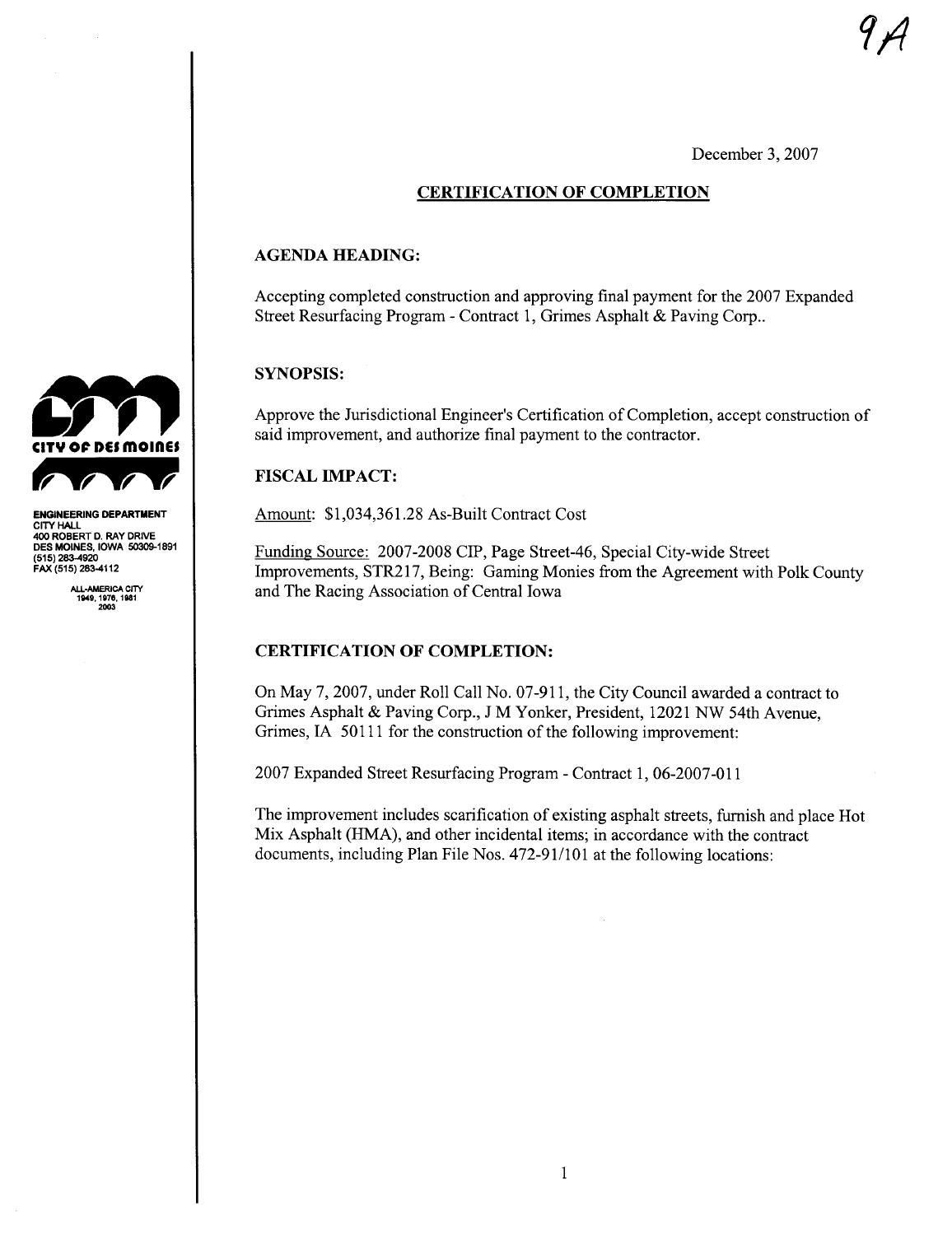.Bowdoin Street - Tiffin Avenue to Euclid Avenue 'College Avenue - 27th Street to 28th Street 'Corning Avenue - 6th Avenue to 2nd Avenue 'Iola Avenue - 35th Street to 36th Street -Leland Avenue - Indianola Avenue to1300 ft. west -Loomis Avenue - SW 12th Street to dead end west 'Maxwelton Drive - SW 9th Street to SW 5th Street 'Pleasantview Drive - SW 12th Street to1200 ft. east 'Pleasantview Drive - house #201 to house #219 'Shawnee Avenue - 30th Street to 1100 ft. west Virginia Avenue - SW 12th Street to 1200 ft. east 'SW 2nd Street - Park Avenue to Pleasantview Drive '3rd Street - Euclid Avenue to Madison Avenue 'SW 5th Street-McKinley Avenue to Philip Avenue .11 th Street - Franklin Avenue to University Avenue .11 th Street - Madison Avenue to Aurora Avenue . SE 12th Street - Philips Avenue to Watrous Avenue .26th Street - Franklin Avenue to dead end south  $-36$ th Street – Kingman Boulevard to Iola Avenue .36th Street - Woodland Avenue to Center Street .38th Street - Ingersoll Avenue to Center Street AOth Street - W oodland Avenue to Center Street A6th Street - College Avenue to Franklin Avenue

I hereby certify that the construction of said 2007 Expanded Street Resurfacing Program -Contract 1, Activity ID 06-2007-011, has been completed in substantial compliance with the terms of said contract, and I hereby recommend that the work be accepted. The work commenced on May 15,2007, and was completed on November 26,2007.

I further certify that \$1,034,361.28 is the total cost of said improvement, of which \$871,888.62 has been paid the Contractor and \$110,754.60 is now due and is hereby approved as final partial payment for the above project, the remaining balance of \$51,718.06 is to be paid at the end of thirty days, provided no claims or liens have been filed against said contract. In the event that at the end of said thirty  $(30)$  day period, claims are on fie as herein provided, the City of Des Moines shall continue to retain from said unpaid funds, a sum not less than double the total amount of all claims on fie, or the full Chapter 573 Code of Iowa retainage amount, whichever is lesser. The amount of completed work is shown on the attached Estimate of Construction Completed.

She Breason (WEBU

Jeb E. Brewer, P.E. Des Moines City Engineer